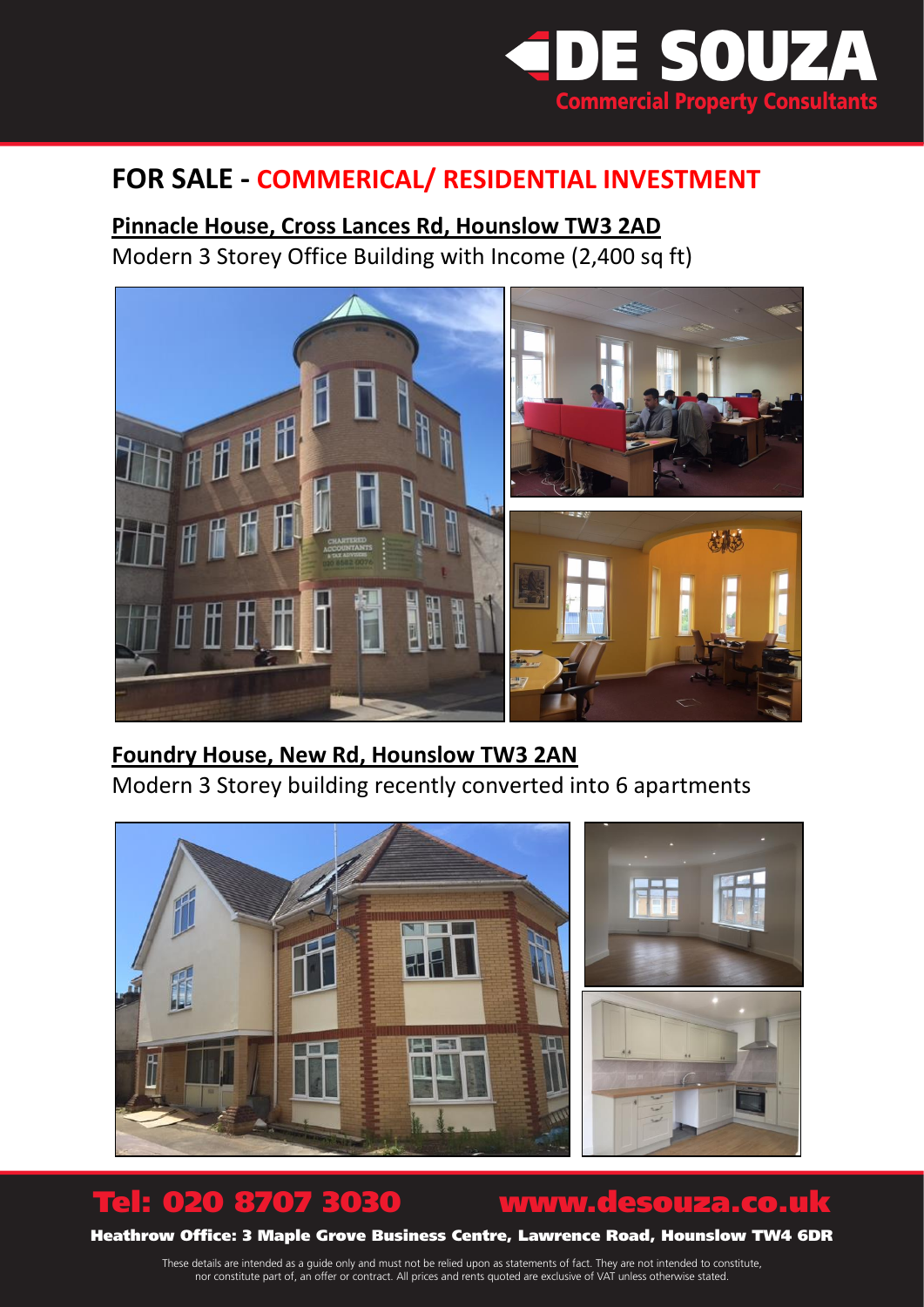

#### **Location**

The properties are located close to Hounslow Mainline Station and within a short walk of the Town Centre. Pinnacle House is situated on Cross Lances Road with Foundry House being located to the rear with access from New Road. Road links to Central and Greater London are excellent with the M4 and M25 motorways being easily accessible. Heathrow Airport is situated approximately 3 miles to the west of Hounslow.

#### **Pinnacle House**

Pinnacle House comprises a modern self-contained office building providing office accommodation over 3 floors. The building is offered with vacant possession of the 2<sup>nd</sup> floor and subject to leases on ground and 1<sup>st</sup> floors. There is a single storey annex to the rear of the property with separate access.

| <b>Floor</b> | Sq Ft (net<br>internal) | <b>Tenant</b>                 | <b>Term</b><br><b>Start</b> | <b>Lease Expiry</b>    | Rent     | Car<br><b>Spaces</b> | <b>Comments</b>                                        |
|--------------|-------------------------|-------------------------------|-----------------------------|------------------------|----------|----------------------|--------------------------------------------------------|
| Ground       | 845                     | The<br>Richmond<br>Fellowship | May<br>2008                 | Tenant<br>holding over | £15,500* | N/a                  | No parking<br>allocated                                |
| First        | 755                     | Pearl<br>Accountants          | <b>Dec</b><br>12            | <b>Dec</b><br>17       | £16,000* | 3 spaces             | Rent<br>includes<br>£900 $pa$<br>charge for<br>parking |
| Second       | 800                     | Vacant                        |                             |                        |          | 3 spaces             |                                                        |
| Annex        | 220                     | Vacant                        |                             |                        |          |                      |                                                        |
| <b>Total</b> | 2,620                   |                               |                             |                        | £31,500  | 6 spaces             |                                                        |

\*rent is inclusive of the service charge.

### www.desouza.co.uk